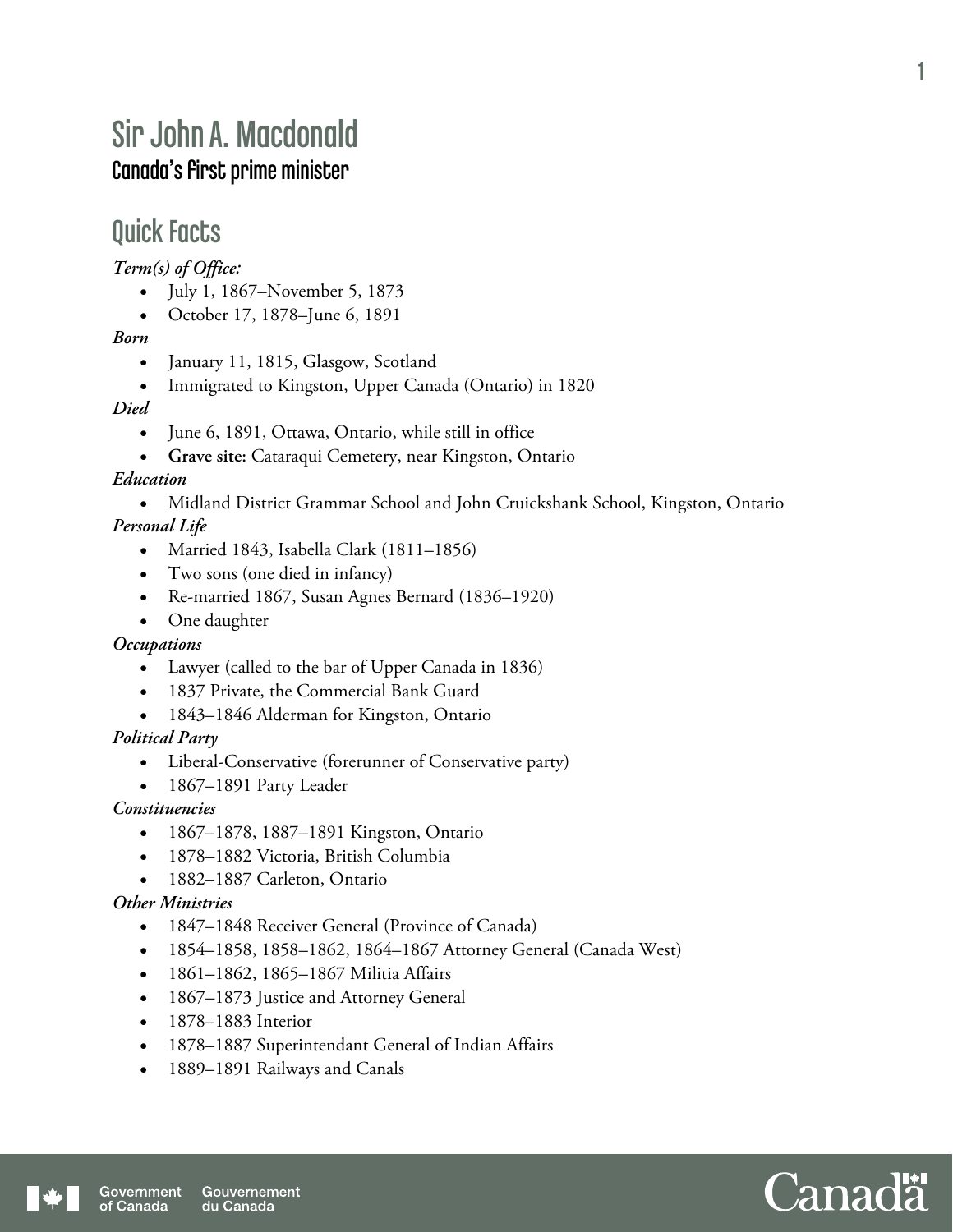#### *Political Record*

- Joint Premier, Province of Canada, with Étienne-Paschal Taché 1856–1857, and with George-Étienne Cartier 1857–1858, 1858–1862
- Co-leader, Great Coalition, with George-Étienne Cartier and George Brown 1864–1865 and with George-Étienne Cartier 1865–1867
- Father of Confederation 1867
- Creation of provinces of Manitoba 1870, British Columbia 1871, and Prince Edward Island 1873
- Red River Rebellion 1870
- Building of Canadian Pacific Railway 1871–1885
- North West Mounted Police 1873
- Pacific Scandal 1873
- Leader of the Opposition 1873–1878
- National Policy 1879
- Northwest Rebellion 1885
- Creation of the first national park at Banff, Alberta 1885

## **Biography**

*When fortune empties her chamber pot on your head, smile —and say "we are going to have a summer shower."*—Sir John A. Macdonald, ca. 1875

Fortune emptied her chamber pot on Sir John A. Macdonald's head more than once, and his comment is indicative of the humour with which he met life's set-backs. Canada's first prime minister probably had more obstacles to encounter than any other.

Born in Glasgow, Scotland, John A. Macdonald immigrated to Upper Canada with his parents when he was five years old. He articled with a Kingston lawyer at the age of 15; by 19, Macdonald had his own legal practice. His introduction to politics came in 1843 when he served as a city alderman. The following year, he was elected Conservative representative for Kingston in the Legislative Assembly of the Province of Canada, which consisted of the present-day Ontario and Quebec. From 1856–1862, he served as joint Premier of the Province of Canada, first with Étienne-Paschal Taché and then with George-Étienne Cartier.

Throughout the 1860s, Macdonald worked in support of the Confederation movement. There had been for several years a movement to unite the Maritime provinces. When the Province of Canada showed interest in Confederation, a conference was held in Charlottetown, September 1, 1864. Each province was contending with its own "anti-Confederation" forces, and Newfoundland would reject union outright. The more prosperous Maritime provinces felt Confederation would weaken their autonomy. In Canada East (Quebec), there were fears that Confederation would dilute French-Canadian interests.



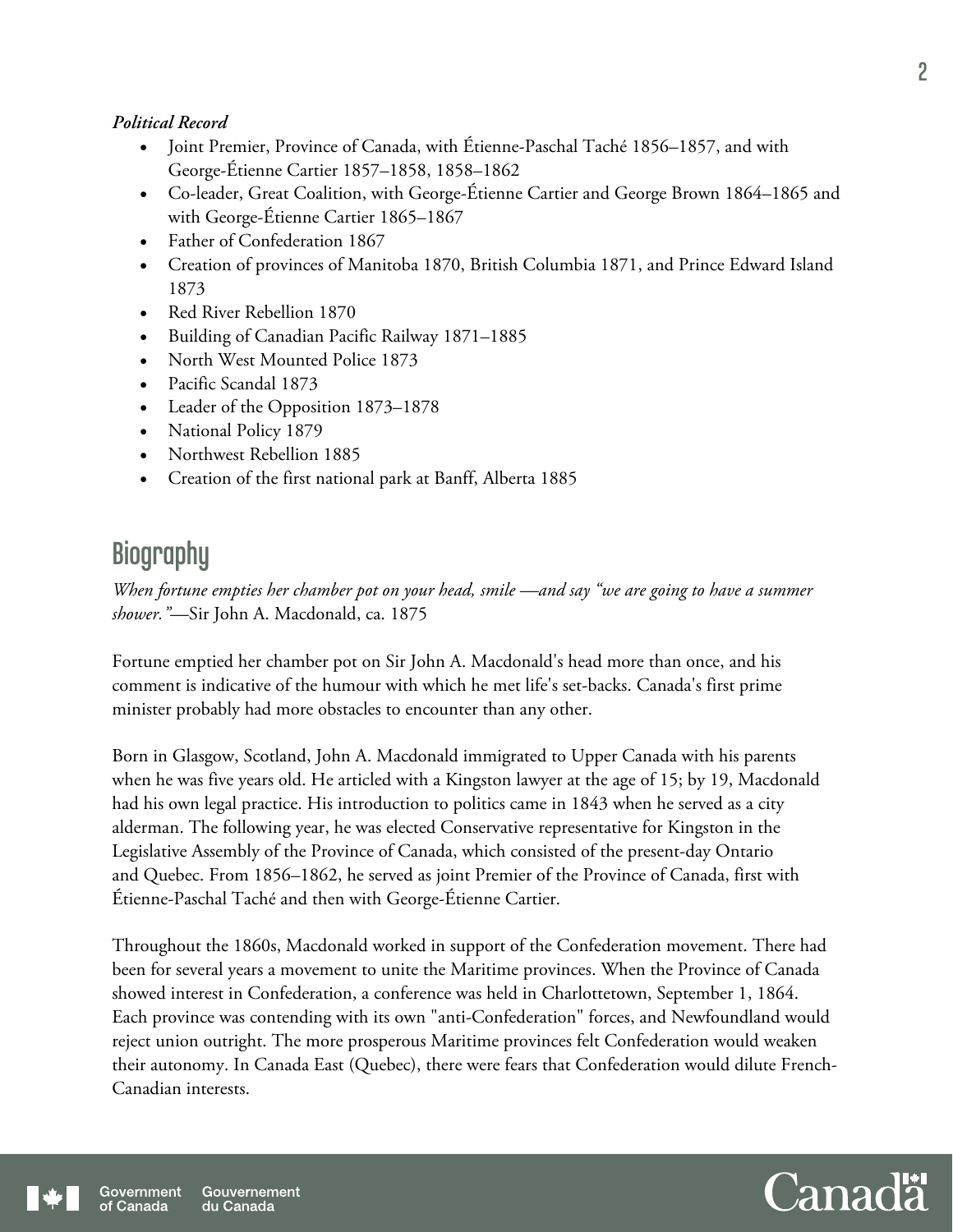Finally, external events hastened the acceptance of Confederation. The American Civil War, the Fenian Raids of 1866 and a generally aggressive American foreign policy caused concern about the defence of the British North American colonies.

Macdonald played a leading role in promoting Confederation, to the point of making an alliance with his staunch political rival and Opposition leader, George Brown. With his wide-ranging personal vision and constitutional expertise, Macdonald drafted the *British North America Act*, which defined the federal system by which the provinces of New Brunswick, Nova Scotia and the Province of Canada (now Quebec and Ontario) were united on July 1, 1867, into the Dominion of Canada.

Macdonald was appointed Prime Minister of Canada and won the federal election the following month. In his first administration, his primary purpose was to build a nation. Communications between the provinces were essential and to this end, Macdonald began the transcontinental railway. It would run from Halifax to the Pacific coast and include Canada's two new provinces of Manitoba and British Columbia, and the Northwest Territories. Under Macdonald's leadership, Canada gradually achieved a certain degree of autonomy from Britain in foreign affairs. He also brought in a system of tariffs to protect Canadian products from foreign imports, especially those from the United States, in order to boost economic growth.

While Macdonald's administration accomplished great things, it was also fraught with difficulties. Revelations of the shady dealings between the Conservatives and the railway syndicate led to the Pacific Scandal in 1873. Macdonald's government was forced to resign and lost the election in 1874. He regained power in 1878, but political troubles continued. Macdonald's handling of the Northwest Rebellion in 1885 and execution of Louis Riel outraged French Canadians, sparking an antagonism between them and English Canadians that would continue for years. The federal powers envisioned by Macdonald were weakened by legal challenges launched by the provinces.

In his personal life, Macdonald had his fair share of troubles. At stressful times, he frequently drank to excess. His first wife, Isabella, was an invalid and died in 1856. Of the two boys born to her, only one survived to adulthood. Macdonald married a second time, to Susan Agnes Bernard in 1867. Their joy over a birth of a daughter in 1869 was mitigated by the fact that she suffered from hydrocephaly, which caused both mental and physical handicaps.

In March 1891, Macdonald won a fourth consecutive electoral victory. He died three months later while still prime minister, having forged a nation of sprawling geographic size, two European colonial origins and a multiplicity of cultural backgrounds and political views. Grieving Canadians turned out in the thousands to pay their respects while he lay in state in Parliament and they lined the tracks to watch the train that returned his body to Kingston.

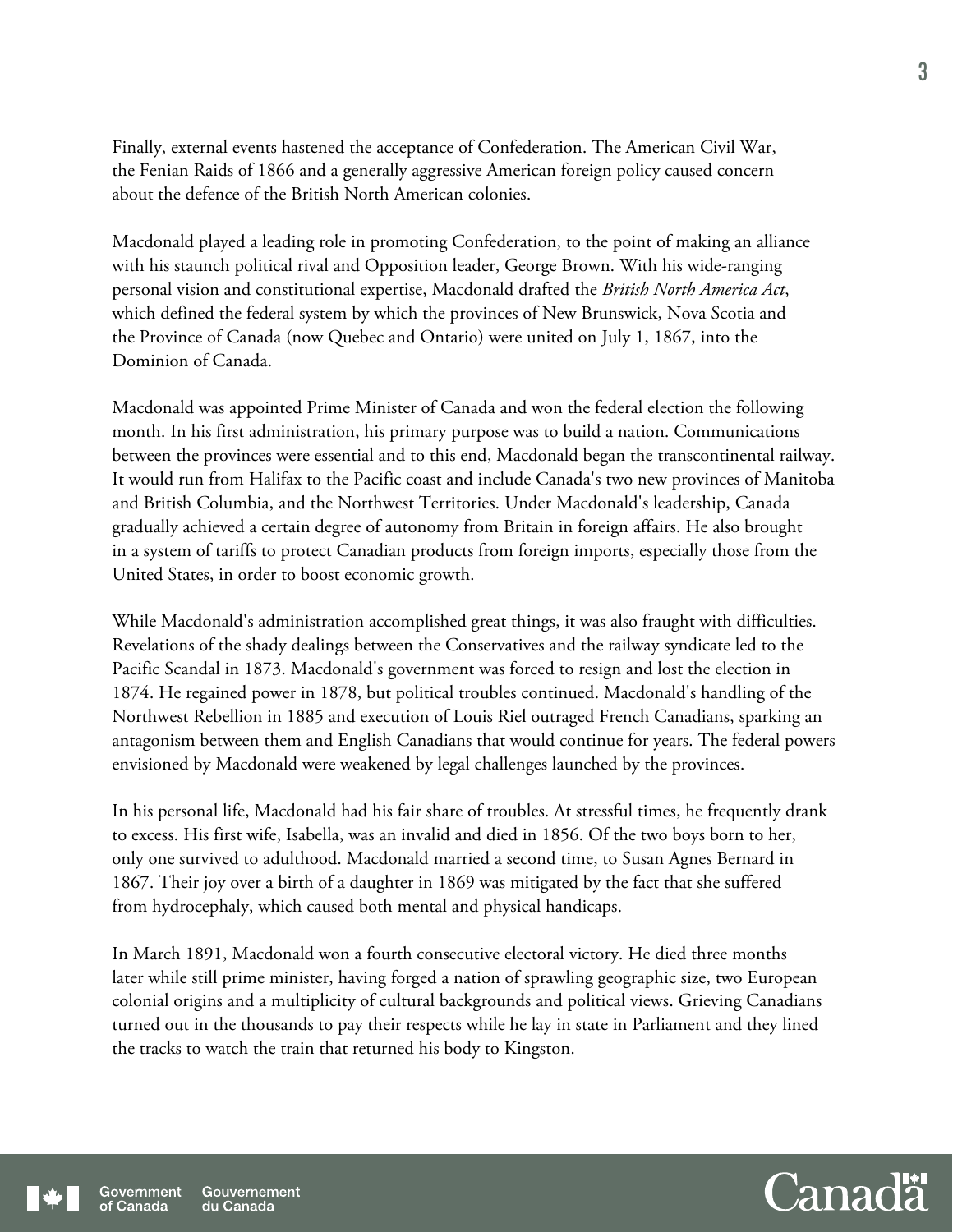### International Relations

After Confederation, Great Britain still handled Canada's international relations, although Canada was autonomous in domestic affairs. Canada's right and ability to act independently at the international level evolved slowly.

In 1871, Macdonald took part in the Washington Conference, during which several issues between the United States and Great Britain were discussed. A number of these issues involved Canada, including fisheries, the Fenian raids, and claims relating to the American civil war.

In 1880, Macdonald's government created the position of Canadian High Commissioner to Great Britain and in 1882 a Commissioner General represented Canada in France.

From 1880 to 1885, the Canadian Pacific Railway needed cheap labour to work on building the railway, so Chinese labourers were brought into the country. Once the railway was completed, the federal government introduced the Chinese Immigration Act, to deter the families of these labourers from entering Canada by forcing them to pay a \$50 head tax.

During the election campaign of March 1891, the Liberals wanted a commercial union with the United States in the form of another Reciprocity Treaty. Macdonald opposed this, believing that reciprocity would be a step towards annexation, famously declaring that he was born a British subject and hoped to die as one. The Conservatives won the election.

### **Anecdote**

### Rebels with a cause: future prime minister helps save the day

Montgomery's Tavern, Yonge Street, Toronto, December 7, 1837. Some 400 rebels have gathered to protest the domination of the colonial government by a privileged few. Grievances over patronage have compounded with crop failures and economic decline. In desperation against an unresponsive government, men have taken up arms. Leading the rebels is William Lyon Mackenzie, the future grandfather of William Lyon Mackenzie King, Canada's longest-serving prime minister. Bearing rifles, pitchforks and staves, they face a larger and better-armed force of militia. Among the troops is the future Father of Confederation and prime minister-to-be John A. Macdonald. The destiny of Canada hangs in the outcome of this confrontation!

Fortunately for Canadian history, both Macdonald and Mackenzie survive this fateful encounter! The revolt is repressed; 53 rebels are tried the following year and two are hanged. After his militia duties, the young lawyer John A. Macdonald defends one of the rebels at his trial. The leader of the revolt, William Lyon Mackenzie, is exiled from Canada for ten years, during which time his daughter is born, the mother of our future prime minister, Mackenzie King.

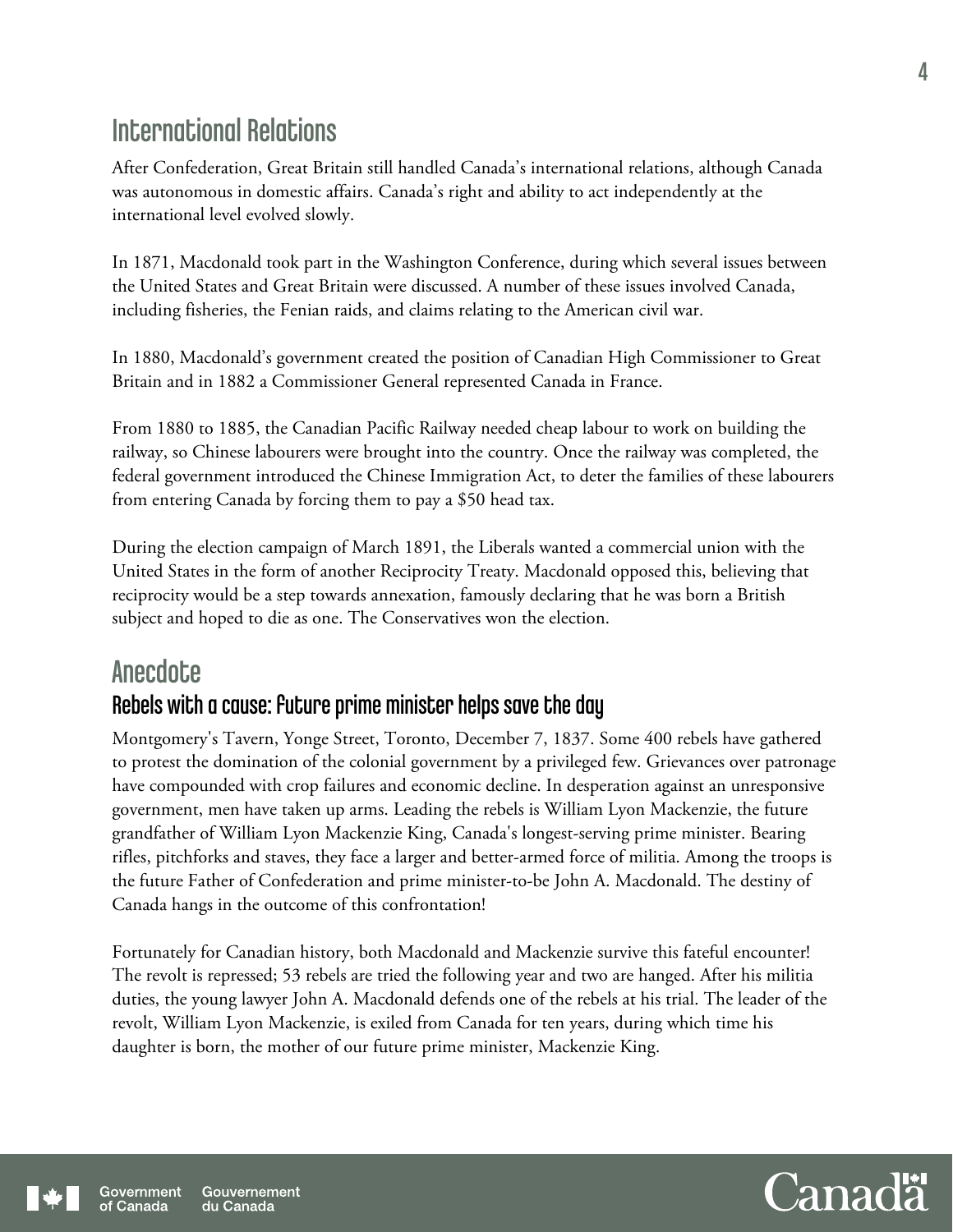### **Bibliography**

*Canada's Prime Ministers, 1867–1994.* [Ottawa]: National Archives of Canada, 1994.

*Canada's Prime Ministers, 1867–1994: Biographies and Anecdotes.* [Ottawa]: National Archives of Canada, [1994].

Creighton, Donald. *John A. Macdonald: The Young Politician, the Old Chieftain.* Toronto: University of Toronto Press, 1998. Issued also in French: *John A. Macdonald: le 1er Premier ministre du Canada*.

Gwyn, Richard John. *A Man Who Made Us*, *Volume 1: 1815–1867*. Random House Canada, 2007.

Granatstein, J.L. and Norman Hillmer. *Prime Ministers: Ranking Canada's Leaders*. Toronto: Harper Collins, 1999.

Johnson, J. K. (James Keith). *Affectionately Yours: The Letters of Sir John A. Macdonald and His Family,* edited and with an introduction by J.K. Johnson. Toronto: Macmillan of Canada, 1969.

Johnson, J. K., and P.B. Waite. "Macdonald, Sir John Alexander", in *Dictionary of Canadian Biography*, Vol. XII. University of Toronto Press, 1990, pp. 591–612. Issued also in French.

Library and Archives Canada. *Sir John A. Macdonald: Canada's Patriot Statesman.* Date Modified: 2007-10-29. http://www.collectionscanada.gc.ca/databases/sir-john-a-macdonald/index-e.html (June 8, 2009)

Library and Archives Canada. *Canadian Confederation*. "Sir John Alexander Macdonald*,* 1815*–* 1891." Updated: 2005-05-02. http://www.collectionscanada.gc.ca/confederation/023001-2360 e.html (June 8, 2009)

Macdonald, John A. (John Alexander), Sir. *The Letters of Sir John A. Macdonald,* edited by J. K. Johnson. Ottawa: Public Archives of Canada, 1968.

"Macdonald, Sir John Alexander." *Dictionary of Canadian Biography Online*. University of Toronto/Université Laval, 2000. http://www.biographi.ca/EN/ShowBio.asp?BioId=40370 (June 8, 2009)

MacSkimming, Roy. *Macdonald*. Toronto: Thomas Allen Publishers, 1997.

Parks Canada. *Bellevue House National Historic Site*. Date Modified: 2009-01-16. http://www.pc.gc.ca/lhn-nhs/on/bellevue/index\_e.asp (June 8, 2009)

Rohmer, Richard. *John A.'s Crusade: A Novel*. Toronto: Stoddart, 1995.